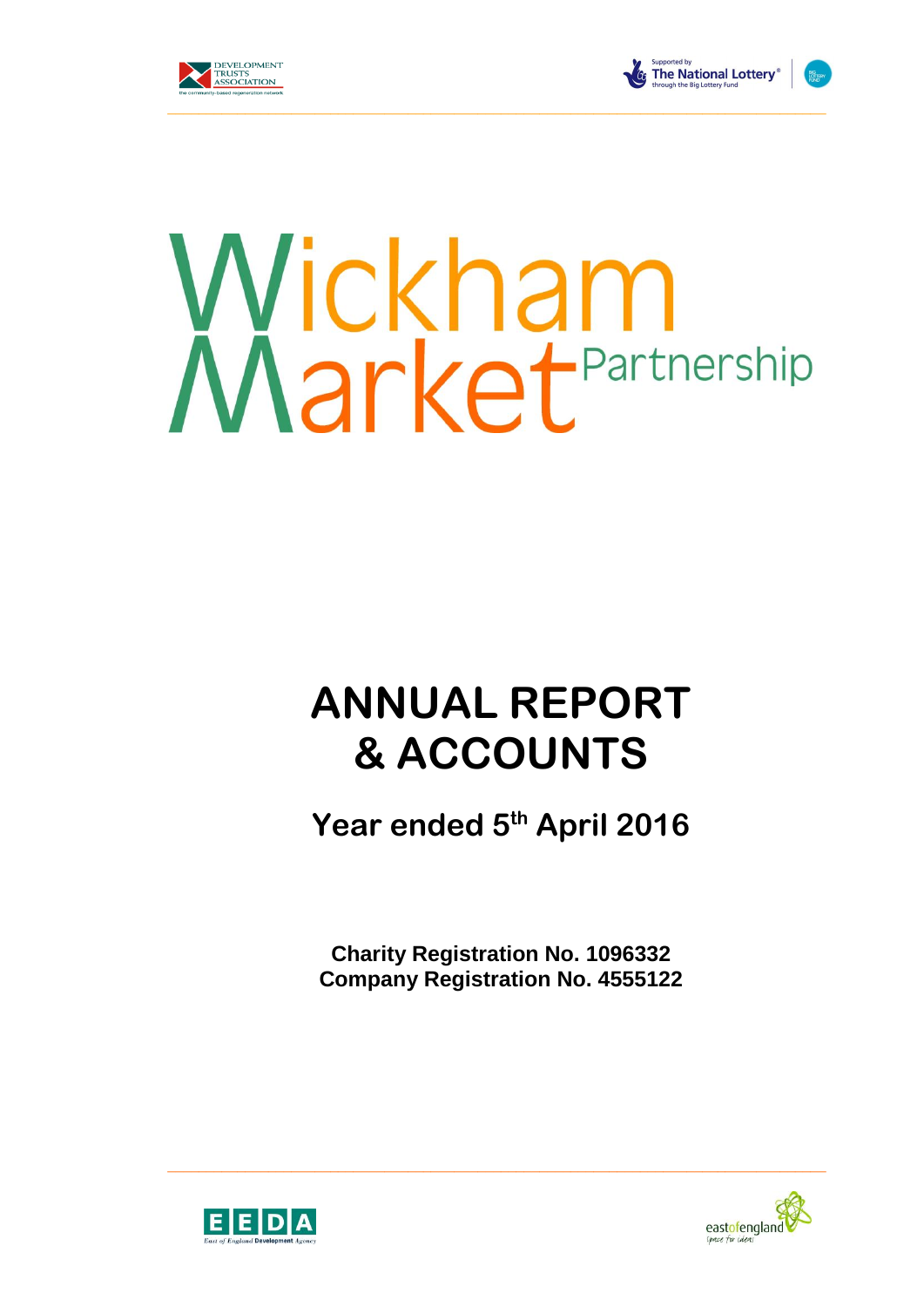# **Report of the Trustees for the year ended 5th April 2016**

The Trustees, who are also Directors of the charity for the purposes of the Companies Act, submit their annual report and the audited financial statements for the year ended 5<sup>th</sup> April 2016. The Trustees have adopted the provisions of the Statement of Recommended Practice (SORP) "Accounting and Reporting by Charities" issued in October 2006 in preparing the annual report and financial statements of the charity.

The charity is a company limited by guarantee and was set up on  $7<sup>th</sup>$  October 2002. It is governed by a Memorandum and Articles of Association, which were last amended on 7<sup>th</sup> October 2002. The company achieved charitable status on 4<sup>th</sup> March 2003.

The Trustees of the charity are:

Mrs C J Caudwell Miss A J Errington Mrs M Holland Mr Richard Jenkinson Mr C Owens Ms P Scanlan

The trustees are appointed for a three-year term and a third retire by rotation at the Annual General Meeting and may be reappointed. Additional trustees can be appointed by ordinary resolution.

Company Secretary is Mrs C J Caudwell and the registered office of the company is:

Wickham Market Resource Centre, Chapel Lane, Wickham Market, Woodbridge, IP13 0SB

*Bankers for the charity are:*

The Co-operative Bank plc, P.O. Box 101, 1 Balloon Street, Manchester M60 4EP

*Solicitors for the charity are:*

Greenland Houchen Pomeroy, 38 Prince of Wales Road, Norwich, NR1 1HZ

*Independent Examiner for the charity is:*

Mr J Speedman ACCA, Hilton Park, Rogues Lane, Pettistree, Woodbridge, IP13 0HQ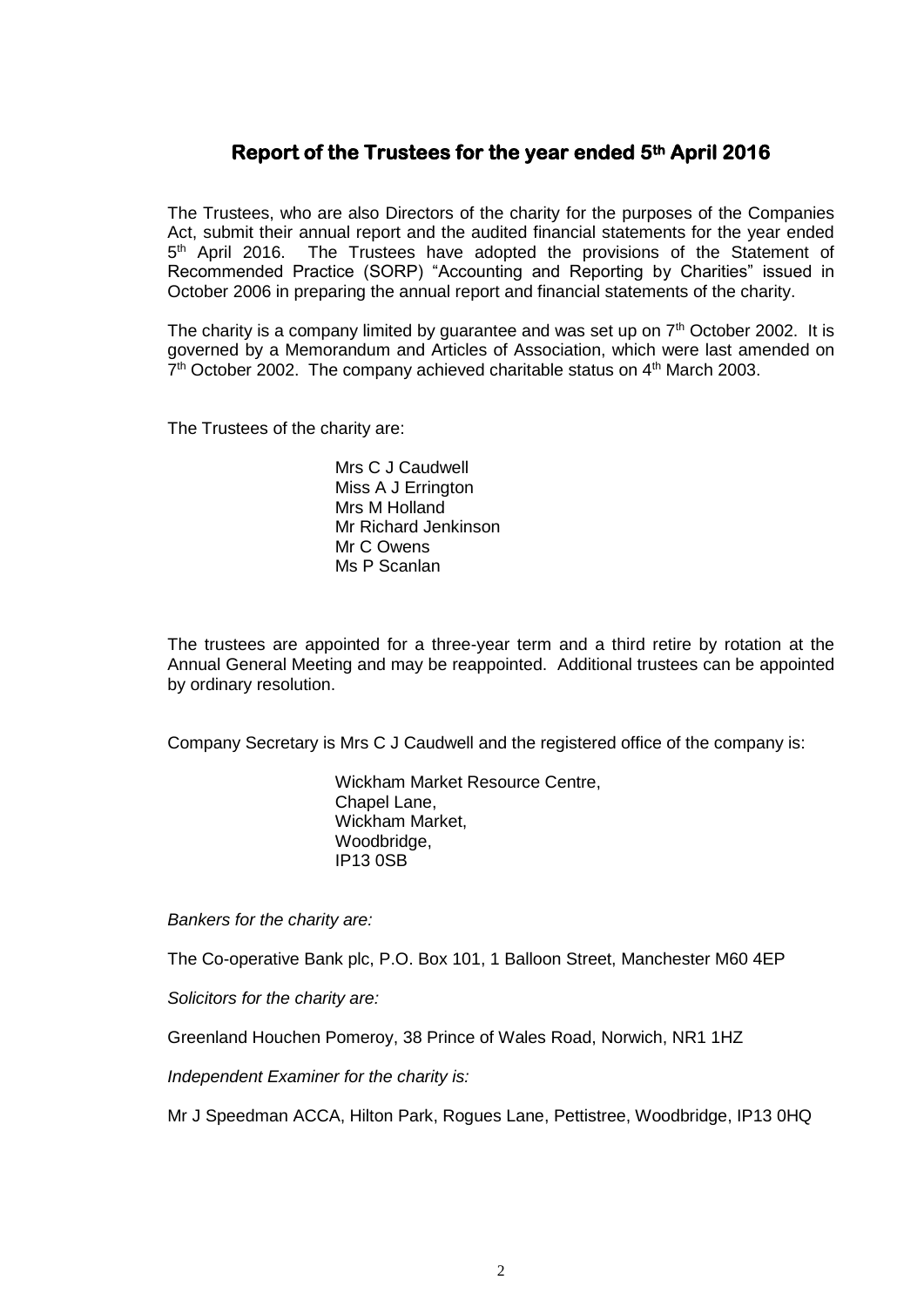## **The Wickham Market Partnership's Vision for Wickham Market is:**

To be a community that values and supports all of its people

That serves the surrounding villages with pride

That works hard to sustain and improve its remarkable quality of life

### **Objects**

Its objects are to secure and improve the economic and social framework of Wickham Market and the surrounding parishes by encouraging the development of recreational and leisure activities; offering opportunities for education and training and improving and enhancing the town and surrounding communities.

### **People**

Trustees have met on a regular basis to make decisions on the work of the charity. Their voluntary commitment has been substantial.

Miss Linda Merriam has continued as Administrative Assistant on a part-time basis. The charity has no relationships with either related parties or any other charities or organisations.

### **Funding**

The Partnership developed out of the Market Towns Initiative (MTI), a government scheme aimed at promoting the key role of market towns in rural communities and managed by the East of England Development Agency (EEDA). This funding finished in March 2004. The Partnership continues to attract grant funding to support the development of local initiatives, including the Peoples Millions Lottery Fund, Local Authority grants (including business support funding) and local charities.

The Resource Centre became known as the Library & Community Rooms in June 2012. The Community Rooms continue to be the base for the Partnership with regular lettings contributing to the running of them and enabling us to continue to employ an Administrative Assistant.

Membership of the Partnership demonstrates the wide range of local and statutory organisations, businesses and individuals actively supporting the work of the charity. Subscriptions provide revenue funding for the Partnership and its website.



**The Resource Centre**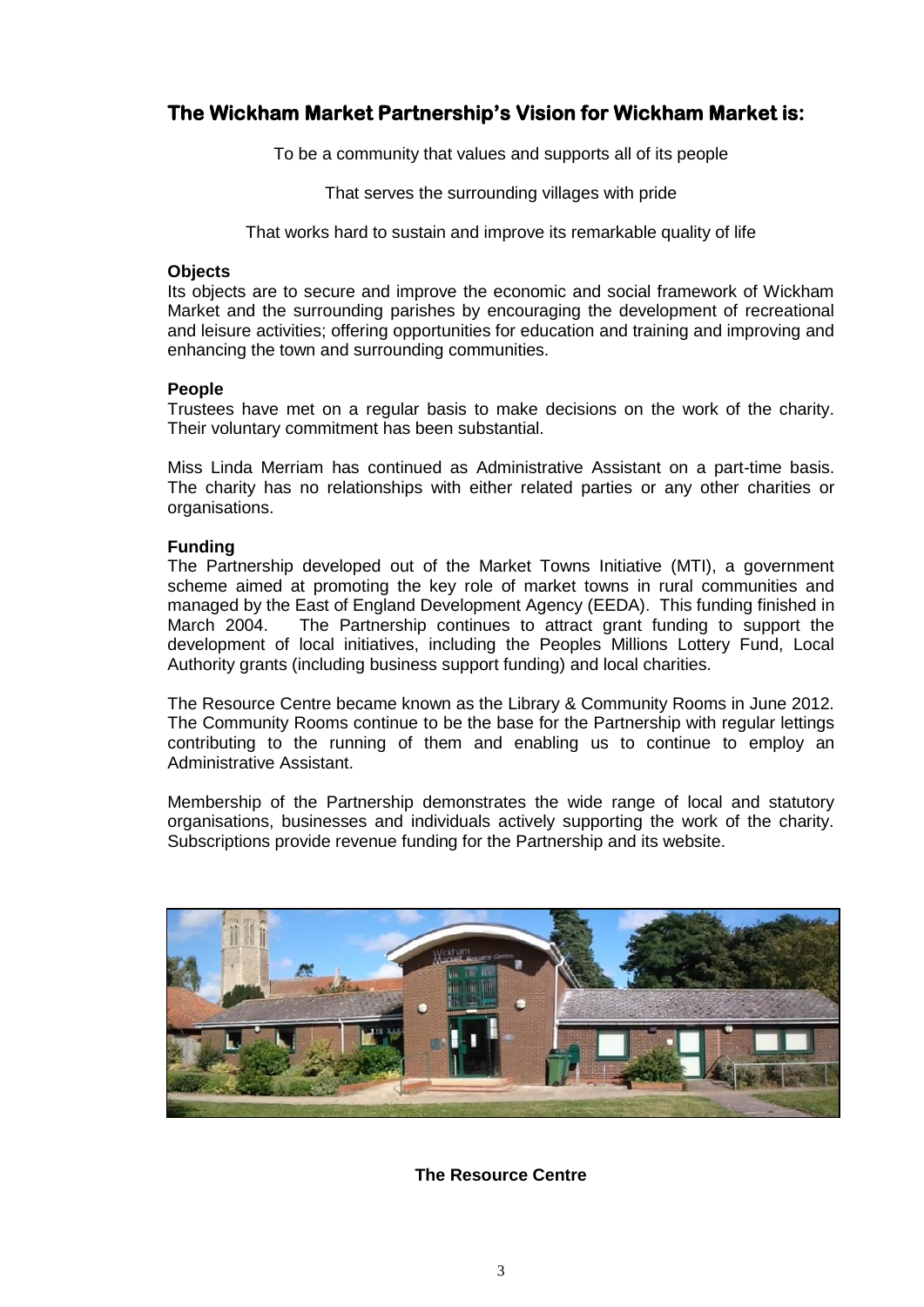### **Community Rooms**

The Library and Community Rooms are a local focal point for residents and visitors. The Partnership leases the Community Rooms from Suffolk County Council. A joint Management Committee deals with issues of maintenance and statutory obligations.

During the year the income of the Partnership was significantly improved with the letting of the Treatment Room and an office to a private chiropractor. The facilities are also regularly used to provide Retinal Screening Clinics for patients with diabetes, with three extended visits during the year. The Citizens Advice Bureau, Cruse Bereavement Care, an Acupuncturist, a Herbalist, Educational Psychologist and Coastal Leisure Learning have been frequent users. Wickham Market Parish Council is also now using the rooms on a regular basis for the work on the Neighbourhood Plan, as well as offering an opportunity for residents to drop in. Other village groups hire the meeting room as required.

The Partnership is fortunate to continue to have the support of a group of volunteers who regularly attend to the gardens surrounding the Centre, ensuring it is an attractive place to spend time.

### **Library**

The Partnership is a member of the Industrial Provident Society, titled Suffolk's Libraries IPS Ltd. The library has become an excellent example of how a community-led effort, using dedicated volunteers, can turn a potentially detrimental situation into one of success.

The Library Management Committee, now in its fourth year, has formed the Friends of Wickham Market Library and manages its own finances. The Partnership is represented on the Committee. The library has succeeded in increasing the number of visitors as a result of the extension of the original opening hours, made possible by additional sessions contributed by volunteers. This includes a sociable afternoon for a knitting and stitching group. The opening and closing times on weekdays were altered to 9.30am and 5.30pm respectively to attract parents after dropping off their school children, whilst the 6.00pm closure did not attract much custom in the last half hour.





The Summer Reading Challenge, together with the Easter Eggstreme one, continues to attract local children who receive certificates on completion, together with Book Cards from Wickham Market Primary School. A very popular service which is now offered is that of computer help and advice from skilled volunteers, for laptops, tablets and mobile phones. This has been possible due to the extension of WiFi into the library from the Partnership's Broadband service. The two volunteers, Ray and Derek, were shortlisted in the Suffolk Coastal District Council Business and Community Awards 2015.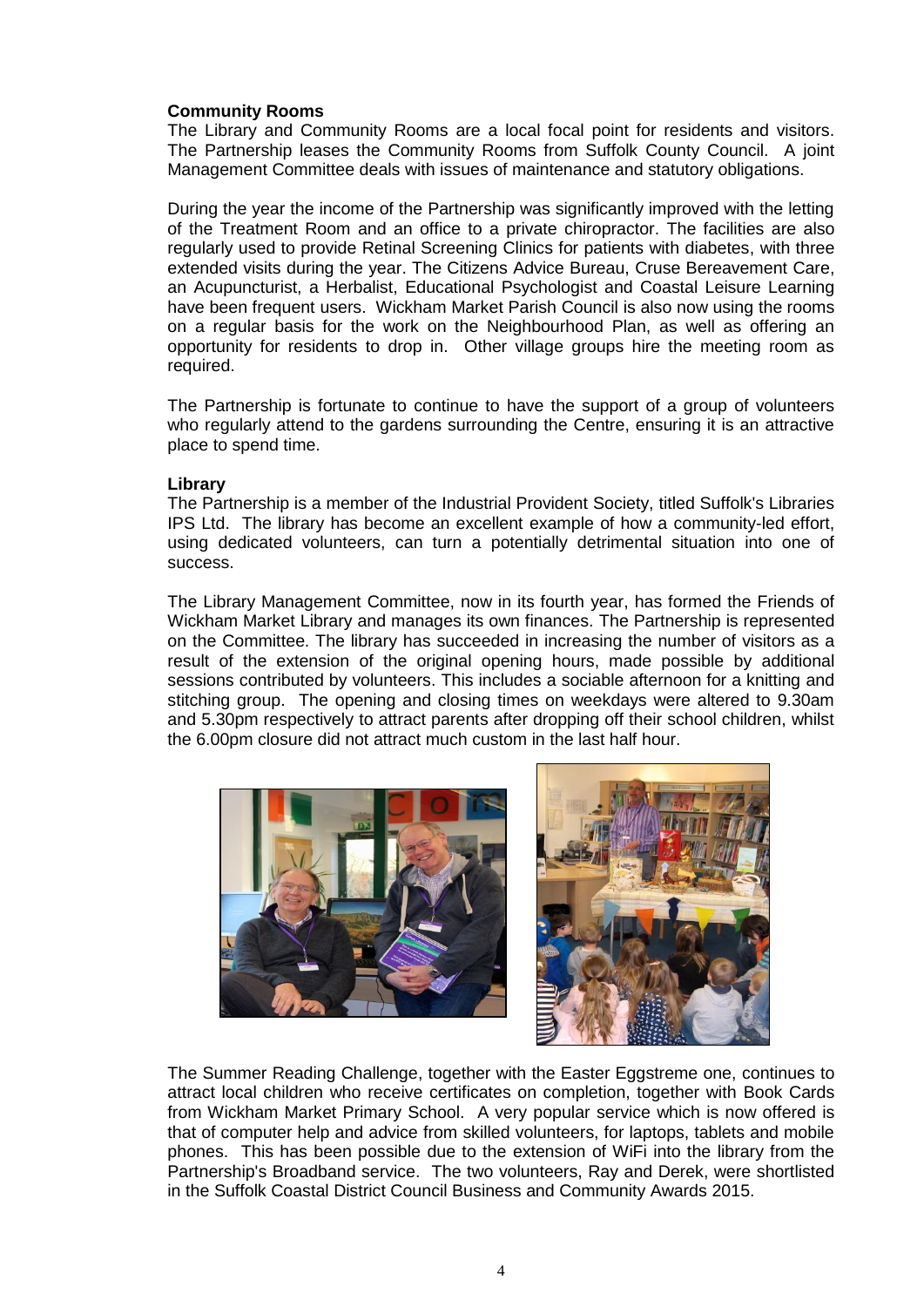### **Website**

The Partnership continues to provide the Wickham Market website which is funded by members' subscriptions. This entitles them to advertise their organisation and any special events. It continued to top the Google search engine for 'Wickham Market', offering a valuable gateway to the village and surrounding area. The website continues to provide an important advertising tool for local businesses, organisations and events. The Calendar of Events enables local groups to promote their regular activities and special events. This is displayed on the library notice-board and in local shops on a weekly basis. The Facebook page continues to show information and photographs of these events.

### **Tennis**

Following the installation of three hard tennis courts, funded by the Peoples Millions of the National Lottery in 2008, tennis activities continue to be managed by a Tennis Club, including sessions with a dedicated coach. The maintenance of the courts remains the responsibility of the Partnership. Pay and play sessions are also available by booking through a local business outlet, R & S Hardware.

### **Wickham Market Town Team**

Following a meeting organised by the Partnership, inviting local businesses, the Parish Council and interested individuals, a Town Team was formed in 2013 to address the problems of the loss of retail outlets in the centre of the village and the impact this was having on the community. This loss included two major units, the Co-operative and Seagers, which continued to remain empty.

The regular monthly market is now well established on the third Wednesday, as well as a mini market at the beginning of the month. Boosting this were a Summer Street and a Christmas Market when local organisations and crafts people joined the regular stallholders, together with street food offered by local businesses. Profits from the markets allowed the purchase of Christmas lights to put in the London Plane trees on the square.